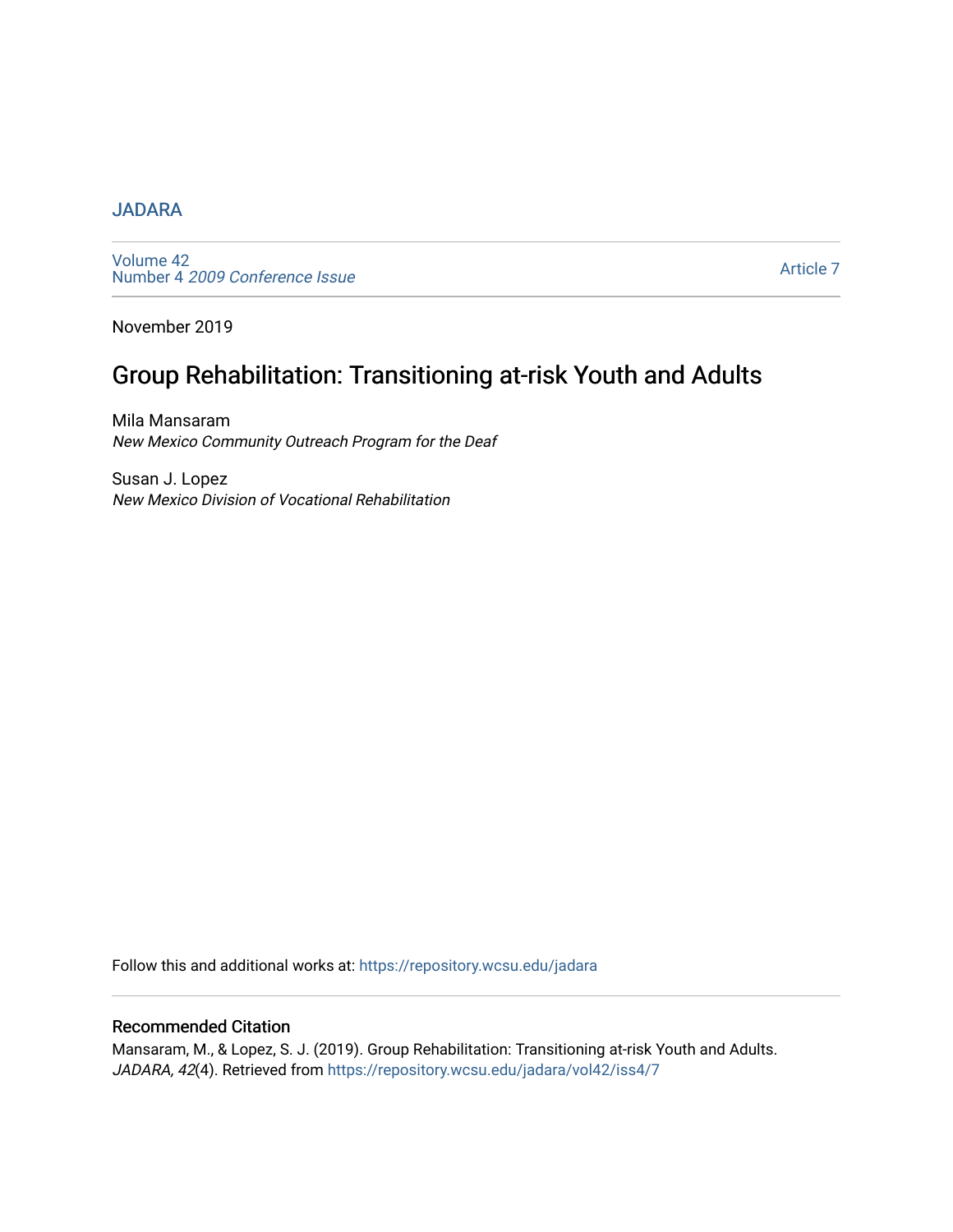### GROUP REHABILITATION: TRANSITIONING AT-RISK YOUTH AND ADULTS

Mila Mansaram, B.A. New Mexico Community Outreach Program for the Deaf

Susan J. Lopez, M.Ed. New Mexico Division of Vocational Rehabilitation

### Introduction

For every 1,000 births there is one child who is bom with a severe- toprofound hearing loss and this loss has a tremendous effect on language development (Samson-Fang, Simons-McCandless & Shelton, 2000). These children are bom with average or above-average intelligence, indicating that they are capable of leaming yet, they are graduating high school with fourth-grade reading levels (Johnson, Liddell & Erting, 1989). Their hearing loss is not the biggest barrier in regards to academics and employment, but rather the lack of communication access (Johnson, 2004). This factor is further compounded when appropriate rehabilitation training and related services are not available to individuals who are deaf or hard of hearing, leaving the vast majority of these individuals unemployed (Commission on Education of the Deaf, 1988) and dependent on society for their income and well being.

Without appropriate support, individuals who are deaf or hard of hearing have difficulty finding and maintaining employment (U.S. Department of Education, 2004), leaving them vulnerable to becoming low functioning (Dew, 1999) with no means to become independent (Employment Management Professionals, 2008). According to O'Rourke and Colarusso (1999), "The major purposes of education are to promote literacy, personal autonomy and economic self-sufficiency" (as cited by Easterbrooks, 1999, p. 2). Therefore, new interventions and programs are needed that take into account the multiplicity of factors that are related to at-risk youth and adults who are deaf or hard of hearing (Porporino & Fabiano, 2000a). Furthermore, these programs will allow them to accomplish their dreams to live independently, work, and have control of their own lives (Dew, 1997).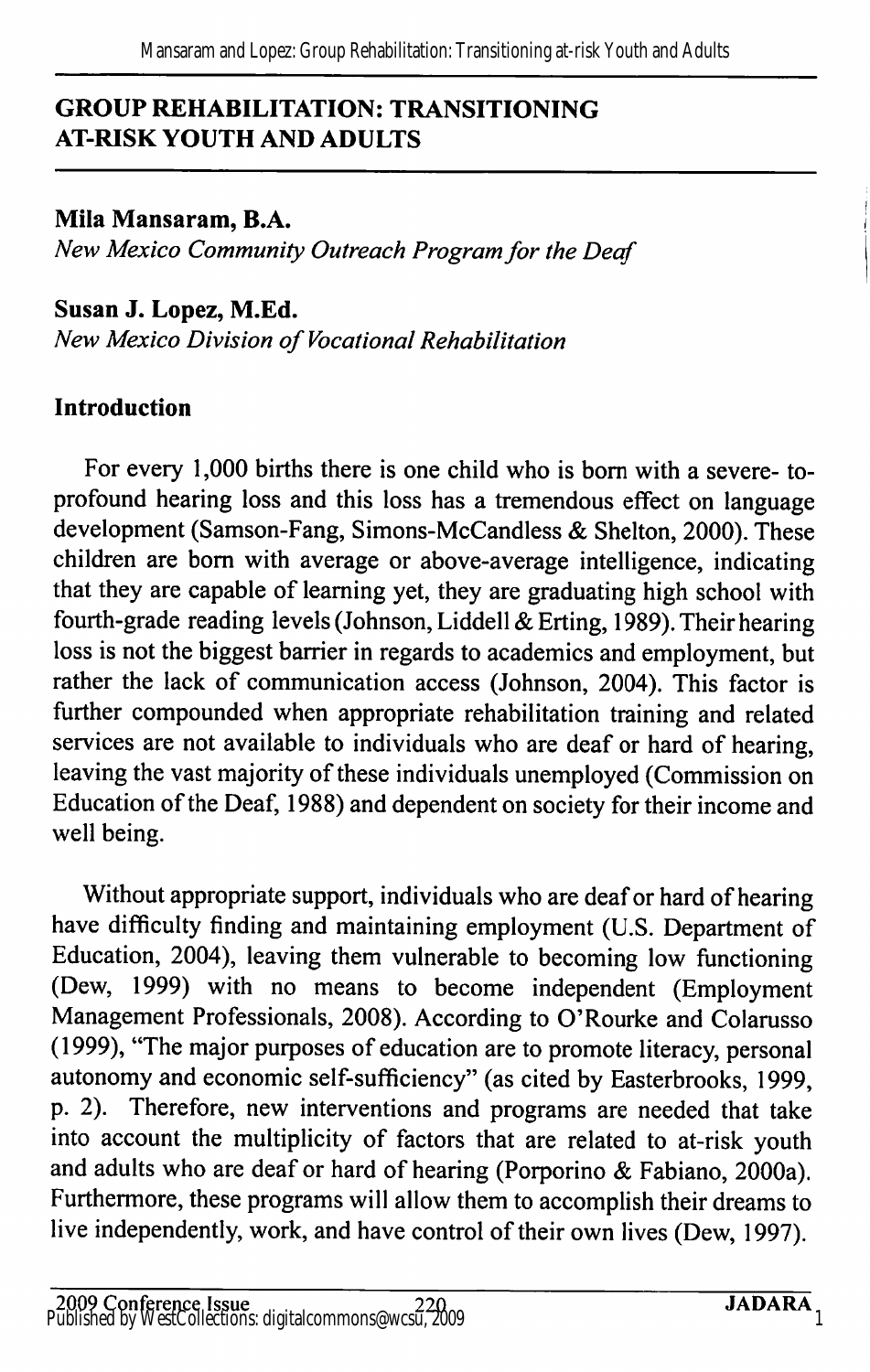### Deafness and Identity

The term *handicapped* used to describe deafness, assumes and denotes that people who are deaf are not normal, and are at a disadvantage with a deficit in need of repair (Skliar & Quadros, 2004). Deafness is seen as a difference from the perspective of a person who can hear normally who then limits opportunities for those based on their inability to hear (Skliar-Quadros, 2004). Recognizing an individual who is deaf or hard of hearing as different but able implies an understanding of the auditory loss and its impact on perception via a visual as opposed to auditory medium (Skliar-Quadros, 2004). This understanding can lead to implementation of programs that not only address needed cognitive and soft skills to find and maintain employment, but also to develop self-identity, which encompasses culture and language that will allow deaf clients to think and speak for themselves (Skliar & Quadros, 2004). Skliar & Quadros (2004) indicated that the problems faced by these individuals are that those who can hear are unable to accept and come to terms with the hearing loss.

### Employment

Johnson (2004) found that the Northern California Center on Deafness indicated that 90% of individuals who are deaf are underemployed (Siegel, 2000). Arum and Beattie (2000) stated that jobs requiring a higher level of skill continue to increase due to technological advances, requiring persons with higher education, more so than before. In addition, the U.S. Bureau of Labor Statistics (2006-2016) indicates that additional job openings will increase in network systems and data communications fields by 53%, personal and home care aides by 50%, medical assistants by 35%, social and human service assistants by 33 % and mental health counselors by 30%. By looking at these labor market trends, one can see that it will directly impact individuals who are deaf and hard of hearing who graduated with a  $4<sup>th</sup>$  grade reading education (Johnson, 2004). These statistics are staggering, making it difficult to believe or accept that individuals who are deaf or hard of hearing continue to turn a blind eye to this reality. Furthermore, these statistics suggest that current and future job market trends will require vocational and college education in order to be competitive (U.S. Bureau of Labor Statistics, 2006-16).

Soft skills are the non-technical skills, abilities, and traits that workers need to function in a specific employment environment (Working in New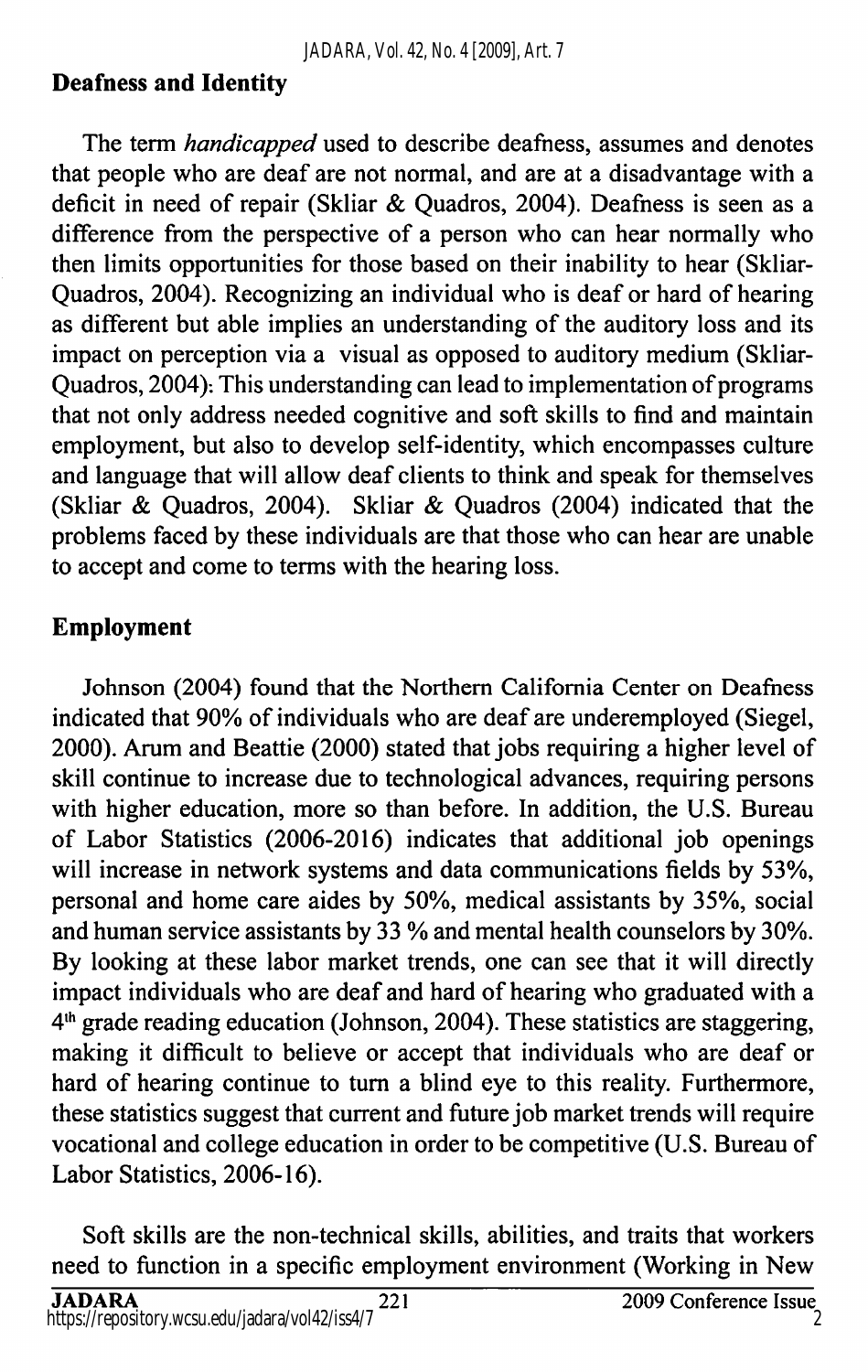Mansaram and Lopez: Group Rehabilitation: Transitioning at-risk Youth and Adults

Mexico, 2006). They include our sets of workplace competencies, which include problem solving and other cognitive skills (Conrad & Leigh, 1999). According to Work in New Mexico (2006), a set of soft-skill clusters known as "Skills for Life," have been identified for all New Mexicans in the work force to acquire in order to be productive members of society. Work in New Mexico (2006) also recommends that the ability to value one's self and the communities of which one is part of, the knowledge to make moral and ethical decisions, and to act in a socially responsible manner are very significant for one to have in order for one to be successful not only at work but, also in one's life span.

## Communication and Language

Individuals who are deaf or hard of hearing do not have the same language input as those who can hear normally; thus, they miss out on a great deal of information while interacting with their families, which is an important part of learning and language development (Erting & Pfau, 1997). Lack of audibly accessible input may lead to an inability to make sense of the world around them (Erting & Pfau, 1997). Cummins (1980) stated that accessible communication is needed to promote the acquisition of critical abstract thinking, problem solving and learning new information. "Without communication an individual cannot become an effective and productive adult and an informed citizen in our democracy" (Siegel, 2002, p. 1). Language is the primary means by which people communicate their thoughts, feelings and ideas with others (Lessow-Hurley, 2000) and can be influenced by culture (de Valenzuela & Niccolai, 2004). When interaction and conversation is person  $-$  centered, learning is more effective (de Valenzuela & Niccolai, 2004) may lead to the ability to think critically, abstractly reason, solve problems and learning new information, all of which are important according to Working in New Mexico (2006).

## Risk Factors

Many individuals who are deaf and hard of hearing may not have had the opportunity to learn the needed cognitive and soft skills while attending public school and since graduating from high school (COED, 1988). More importantly, without having learned crucial cognitive and soft skills, such youth and adults may demonstrate at-risk traits, attitudes and behaviors that can contribute to leading poor quality lives (Porporino & Fabiano, 2000a). In addition, such affected individuals may also have secondary or tertiary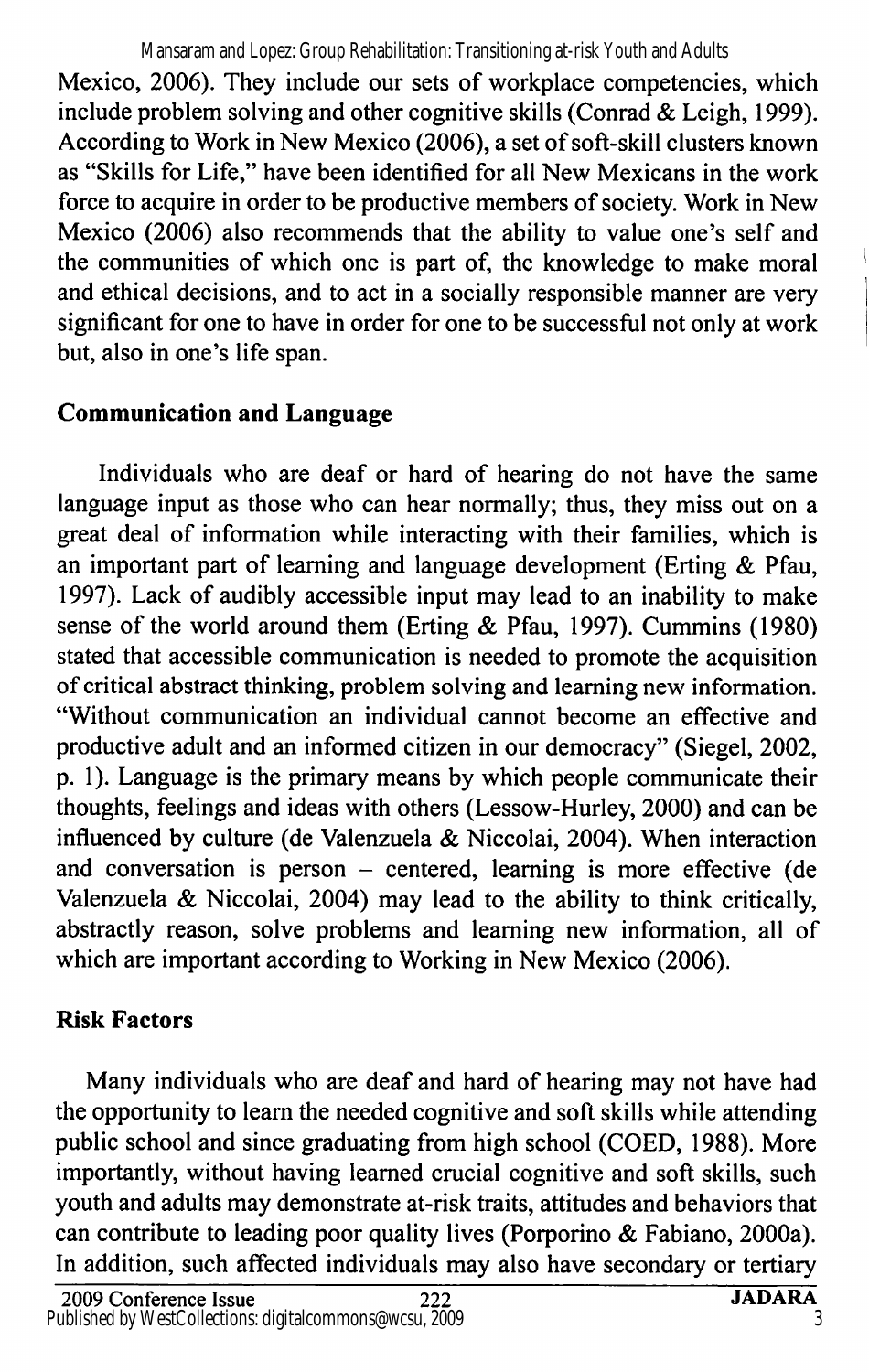disabilities like learning disabilities, (Cook, Graham, & Razzano, 1993) and mental and emotional challenges, all of which impact the development of language performance, psychological and social development, and vocational opportunities (Dew, 1999). Furthermore, it may also take an average of three to five times longer for a person who is deaf to learn when compared to a hearing person. Consequently, many are not able to learn in a typical classroom setting. Ultimately, these individuals may fall through the cracks by becoming disadvantaged and chronically unemployed (Banks, 2005). The goal of the proposed curriculum is to target the risk factors by building cognitive and soft skills that may be lacking or underdeveloped in youth and adults who are deaf and hard of hearing so that they are able to prepare for competitive employment while being empowered to lead productive and independent lives (Goldstein & McGinnis, 1997).

## Group Rehabilitation and Curriculum

Employers have reported that employee job loss is directly related to employees lacking soft skills, which are key to succeeding in the workplace (Leigh, et al, 1999). Problems with interpersonal and other cognitive skills are also a major barrier to employment that employers cannot address on their own (Welfare to Work partnership, 2000). The group rehabilitation movement has been progressing within North America (Goldstein & McGinnis 1997) as a promising and effective intervention for individuals who are deaf and hard of hearing (Goldstein & McGinnis). Its main function is to combine the use of various non-traditional instructional techniques to teach individuals cognitive, soft skills and other crucial 'skills for Life' (Work in New Mexico, 2006). Our program, known as Teaching Thinking and Learning by Doing is the direct result of a dedicated collaboration between the New Mexico Community Outreach Program for the Deaf, New Mexico Division of Vocational Rehabilitation, and Quota International of Albuquerque. This innovative curriculum design was adapted and developed to respond to the vocational, language, and cultural issues and needs of atrisk youth and adults who are deaf and hard of hearing.

The "Teaching Thinking and Learning by Doing" curriculum design elaborates on what employers and the U.S. Department of Labor have identified as needed skills for competitive employment. The program is cognitive-skills based and has been applied extensively as a rehabilitation intervention with a variety ofpopulations in both institutional and communitybased settings, as well as in a number of different countries (Porporino &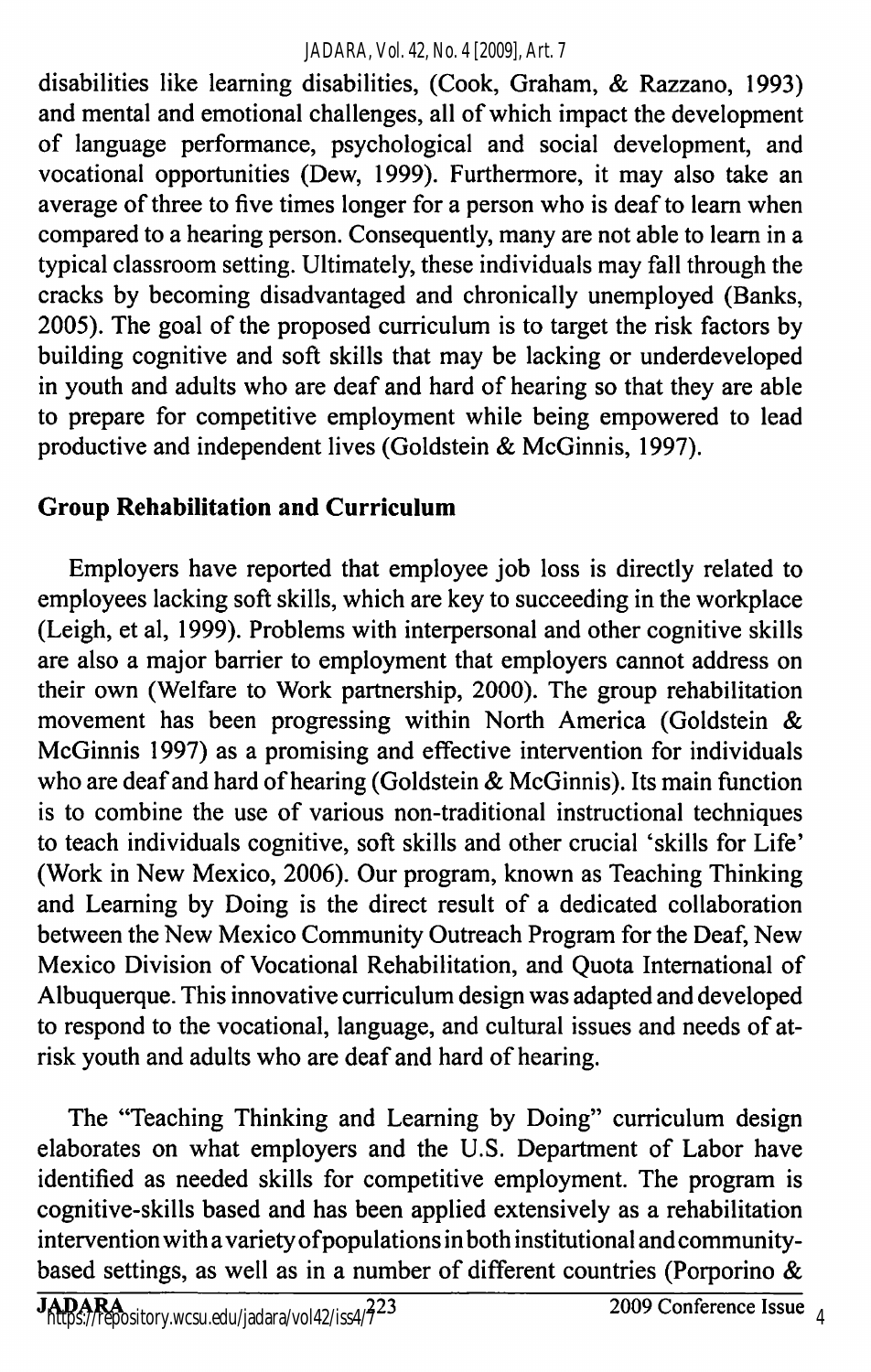Fabiano, 2000a). Cognitive skills are the skills we use to think such as social perspective taking and social, interpersonal problem-solving, selfcontrol, critical reasoning, and value reasoning skills (Porporino & Fabiano, 2000b). These critical skills are personal qualities and characteristics of an individual that are acquired through learning, education, experience, and represent a person's strengths and personality (Jacowski, 2008). Mansaram and Lopez: Group Rehabilitation: Transitioning at-risk Youth and Adults

It is a known fact that thinking guides all action and behavior, but if thinking skills are limited and faulty, then so is the potential for the individual's ability to change in order to meet the requirements of employment and/ or postsecondary education (Poporino & Fabiano, 2000a). According to Porporino and Fabiano (2000a), individuals who are deaf and hard of hearing, and who lack cognitive skills can be impulsive in their thinking and lack self control because they do not understand the benefits of stopping to think before acting (Porporino & Fabiano, 2000a). They need to learn how to reason abstractly and solve interpersonal problems by weighing solutions and consequences to make better-informed decisions (Porporino & Fabiano, 2000a). Another cognitive skill that they have difficulty with is social perspective taking; young adults who are deaf or hard of hearing have a tendency be egocentric in their thinking, which makes them unable to consider thoughts and feelings of others (Porporino & Fabiano, 2000a). Thus, their inability to think critically affects their ability to analyze information so that they easily jump to conclusions (Porporino & Fabiano, 2000a).

According to Porporino and Fabiano (2000a), lacking one or more of the above stated cognitive skills make them susceptible to repeated terminations from their jobs, and they continually blame others for their problems at work, in turn creating repeated conflicts with their co-workers and employers (Employment Management Professionals, 1989). These negative behaviors and attitudes have trapped them in a lifestyle of unemployment with ongoing series of employment failures (Employment Management Professionals, 1989). Porporino and Fabiano (2000a) further express that, "...in method of delivery, an educational approach has been shown to be most effective, where clients are 'coached'. To learn and releam, and where they become aware of their thinking biases through structured exercise and practice" (p. 20). The Teaching Thinking and Learning by Doing curriculum is infused with innovative skill-building training and teaching methodology that demonstrates examples of positive skill-building behaviors with opportunities to rehearse what they have learned, encouraging them to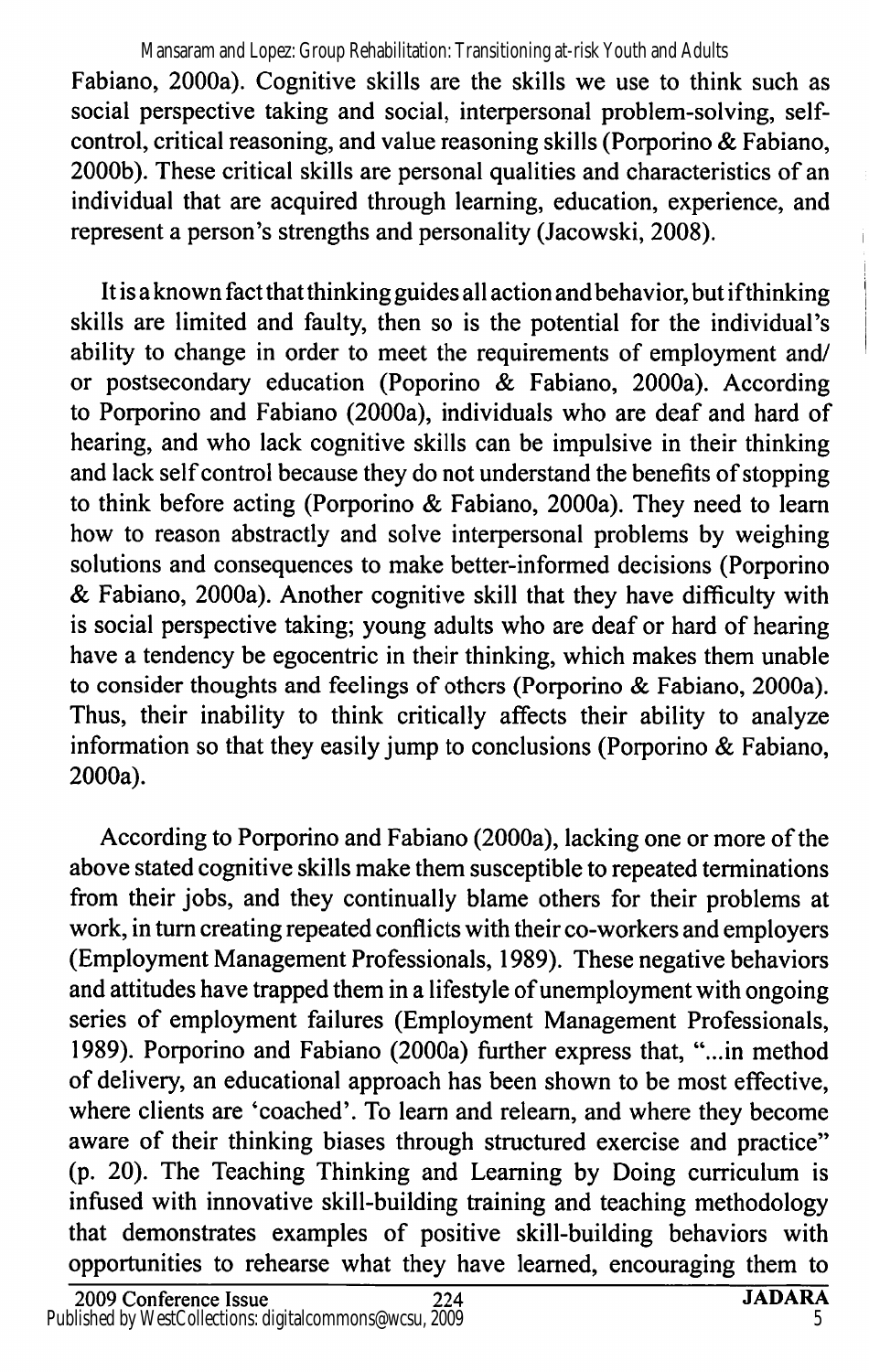#### *JADARA, Vol. 42, No. 4 [2009], Art. 7*

utilize a new sets of skills in both work and their daily lives (Goldstein & McGinnis, 1997). Opportunities to understand and learn, and be motivated to change will affect their ability to apply a good work ethic that employers are looking for in the people they hire (Porporino & Fabiano, 2000a).

Porporino and Fabinao (2000a) further stressed the importance of making sure that training is "not through discussion, lectures, or confrontation. Cognitive skills training leads to cognitive restructuring but, it is the person, over time and with support from facilitator "coach", who chooses to restructure, reorient, and reffame their thinking". When done appropriately, cognitive skills training can truly motivate and generalize sustained change (p. 20).

### Conclusion: Breaking the Cycle of Failure & Anticipated Outcomes

In conclusion, a group rehabilitation program such as. Teaching Thinking and Learning by Doing for at-risk youth and adults who are deaf and hard of hearing clearly needs to be person-centered and taught by skilled professionals in the language that is most accessible to the participant (Position Paper, 2004). Communication access must be determined by the individual who is deaf and/or hard of hearing (Position paper, 2004). In addition, a multi-agency coordination and collaboration is highly recommended and encouraged so that all available resources in the community are used. Successful individuals who are deaf or hard of hearing can communicate ideas and concepts, while serving as role models (Position Paper, 2004). We have learned over the years that individuals who are deaf and hard of hearing need the chance to believe they have more control over their own lives, and can create and affect change. As a result, they are empowered to move forward in their lives (Miller & Rollnick, 2002) toward meaningful employment opportunities (Employment Management Professionals, 1989). For young adults who are considered at-risk, life can not only hold more potential and hope, but can start to hold a new beginning where they can have a job and an income (Position Paper, 2004). Thus, the program will allow them to have a real future moving from service users to tax payers (Employment Management Professionals, 1989).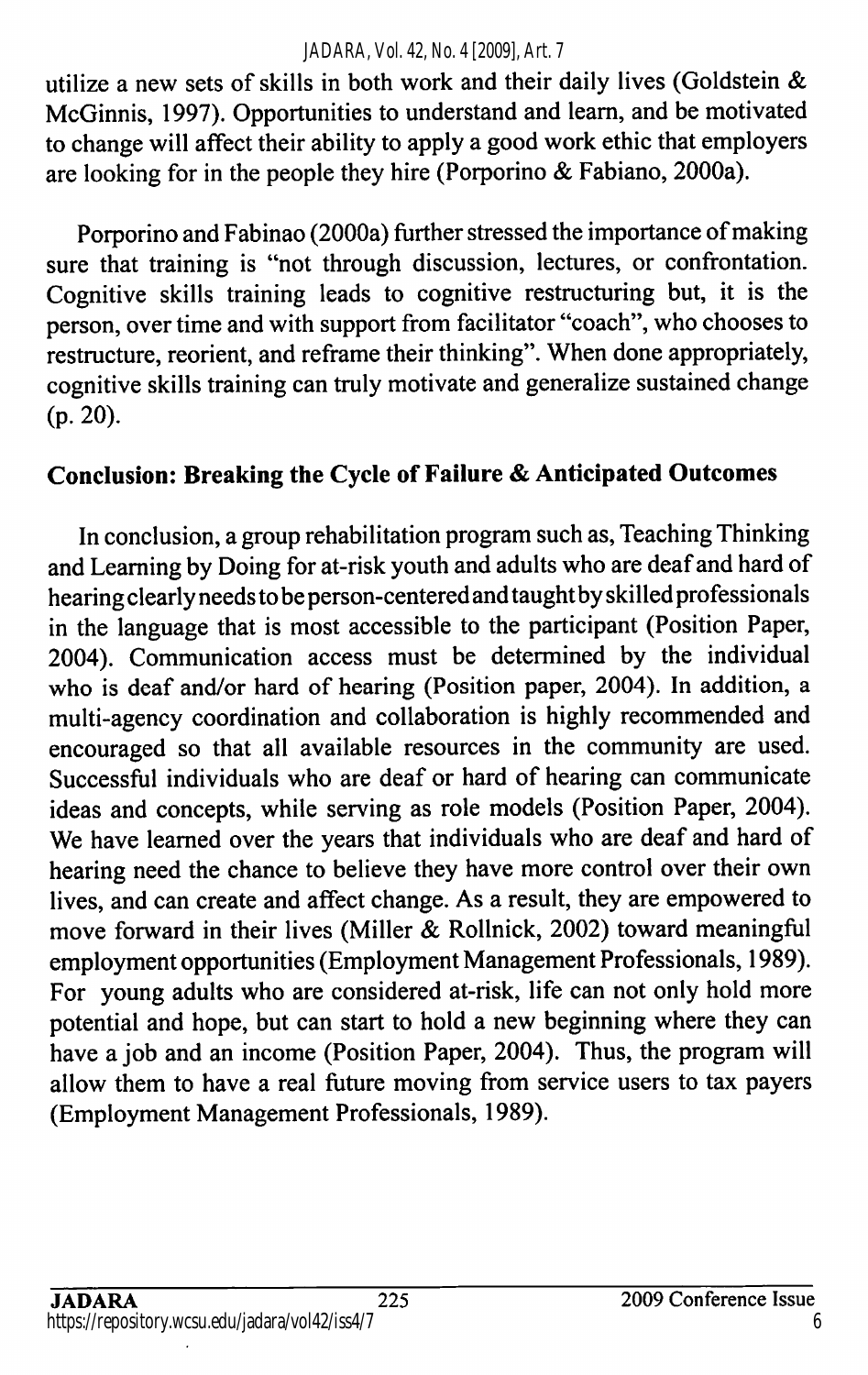Mansaram and Lopez: Group Rehabilitation: Transitioning at-risk Youth and Adults

Mila Mansaram NM Community Outreach Program for the Deaf 10601 Lomas NE #112 Albuquerque, NM 87112 milam@swcp. com

Susan J. Lopez NM Division of Vocational Rehabilitation 5301 Central Avenue NE Albuquerque, NM87108 susanl. lopez@state. nm. us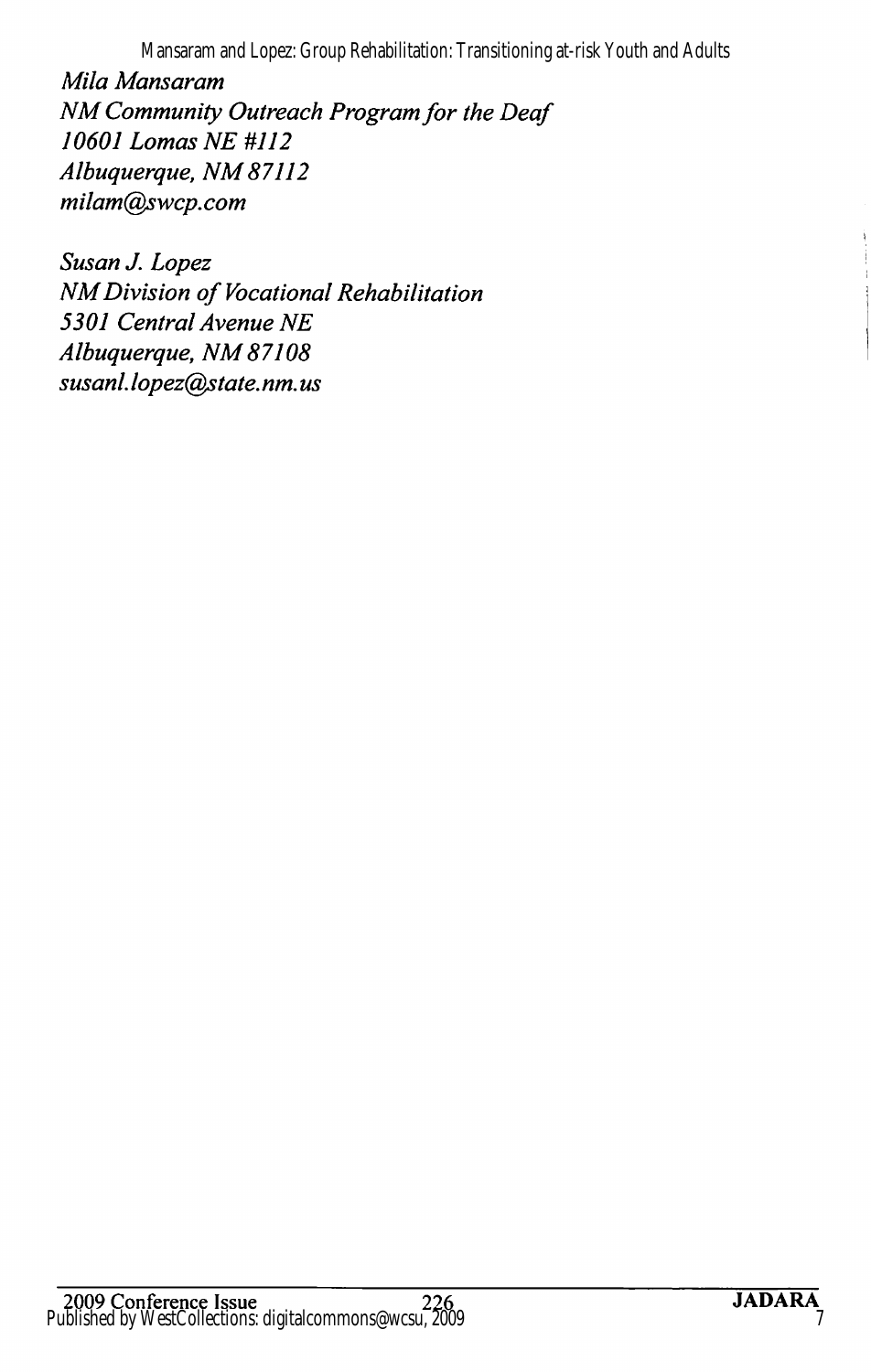#### References

- Arum, R., & Beattie, I. R. (2000). The structure of schooling: Readings in the sociology of education. Boston: McGraw Hill.
- Banks, C., (2005). Teacher excellence in general and deaf education. Unpublished manuscript. The Valdosta State University, Valdosta, Georgia.
- Bowe, F. G. (2002). Enhancing reading ability to prevent students from becoming "low functioning deaf" as adults. American Annals of the Deaf,  $147(5)$ , 22-27.
- Commission on Education of the Deaf (1988). Superintendent of Documents, Congressional Sales Office. Washington, DC: U.S. Government Printing Office.
- Conrad, C. & Leigh, W. A., (1999). Soft skills: A bridge or barrier to employment. Focus, Vol. 27 No. 1. Retrieved December 2, 2000 from http://www.jointcenter.org
- Cook, J. A., Graham, K., & Razzano, L. A. (1993). Psychosocial rehabilitation of deaf persons: A multivariate of residential outcomes. Rehabilitation Psychology, 38 (4). 261-274.
- Cummins, J. (1980). The entry and exit fallacy in bilingual education. NABE: National Association for Bilingual Education, 4(3), 25-60.
- de Valenzuela, J. S. & Niccolai, S. L. (2004). Language development in culturally and linguistically diverse students with special education needs. In L. Baca & H. Cervantes (Eds.), The bilingual special education interface (4th ed., pp. 124-161). Upper Saddle River, NJ: Merrill.
- Dew, D. W. (Ed.). (1999). Serving individuals who are low-functioning deaf: Report of the Twenty-Fifth Institute on Rehabilitation issues. George Washington University, Washington D.C.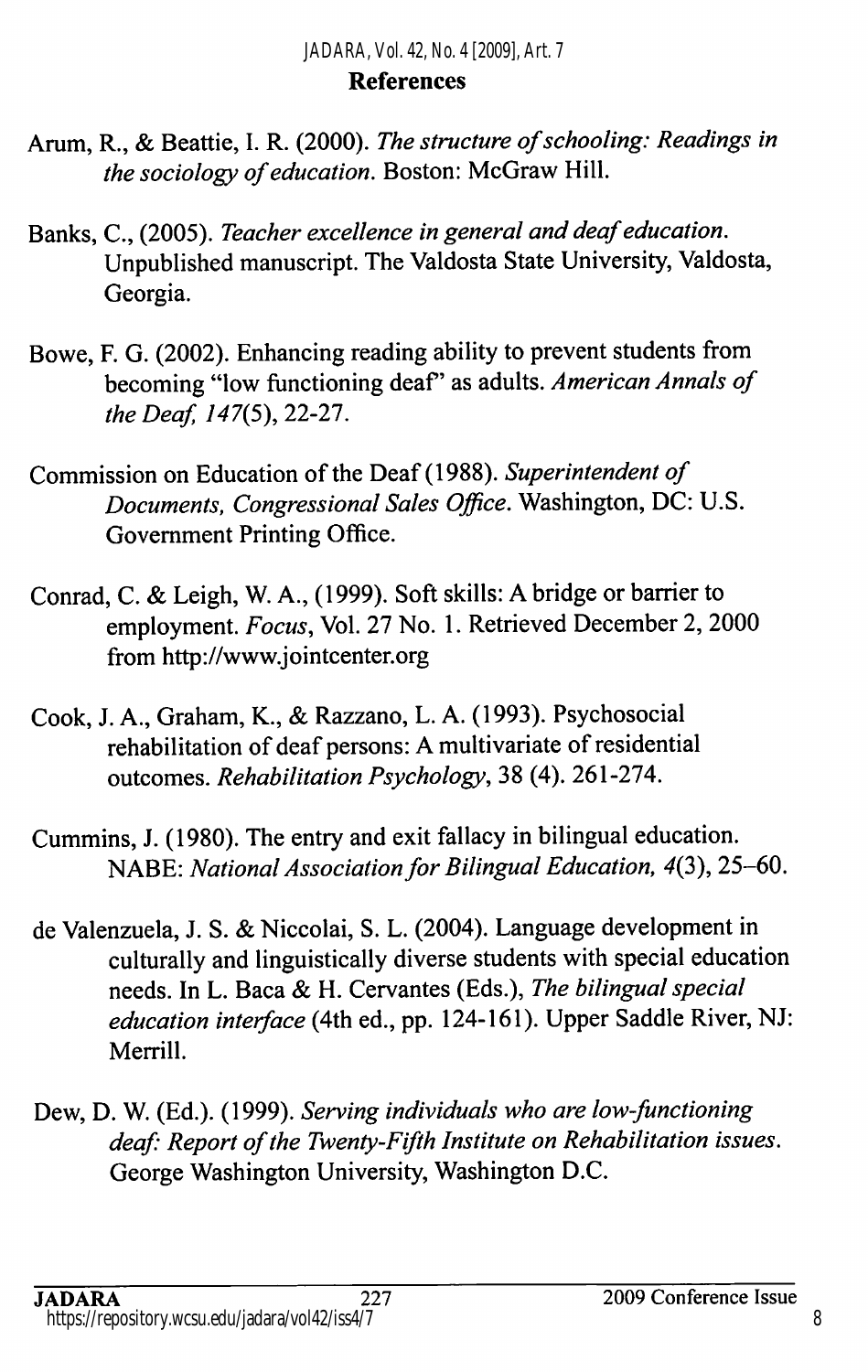Employment Management Professionals Inc. (1989). Rethinking unemployment workshop information: A non-traditional approach to unemployment issues. Retrieved December 15, 2008 from http://www.employmentoutcomes.com Mansaram and Lopez: Group Rehabilitation: Transitioning at-risk Youth and Adults

- Easterbrooks, S. (1999). Improving practices for students with hearing impairments. Exceptional Children, 65, 537-554.
- Erting, L., & Pfau, J. (1997). Becoming bilingual: Facilitating English literacy development using ASL in preschool. Washington, D.C.: Gallaudet Press.
- Goldstein, A. P., & McGinnis, E. (1997). Skillstreaming the adolescent: New strategies and perspectives for teaching prosocial Skills. Champaign, IL: Research Press.
- Jacowski, T. (2009). How to use your soft skills to your advantage. Retrieved May 3, 2009 from http://www.ezinearticles.com
- Johnson, H. (2004). U.S. Deaf education teacher preparation programs: A look at the present and a vision for the future. American Annuals of the Deaf, 149(2), 75-91.
- Johnson, R. E., Lidell, S. K., & Erting, C. J. (1989). Unlocking the curriculum: Principles for achieving access in deaf education. Washington, DC: Gallaudet Research Institute.
- Leigh, W. A., Lee D. H., & Lindquist M.A. (1999). Soft skills training: An annotated guide to selected programs. Washington D.C.: Joint Center.
- Lessow-Hurley, J. (2000). Meeting the needs of second language learners: An educator's guide. Association for Supervision and Curriculum Development: Alexandria, VA.
- Milller, W. R. & Rollnick, S. (2002). Motivational interviewing: Preparing people for change. New York: Guilford Press.
- O'Rourke, C., & Colarusso, R. (1999). Special education for all teachers. Mishawaka, IN: Hunt Publishing.